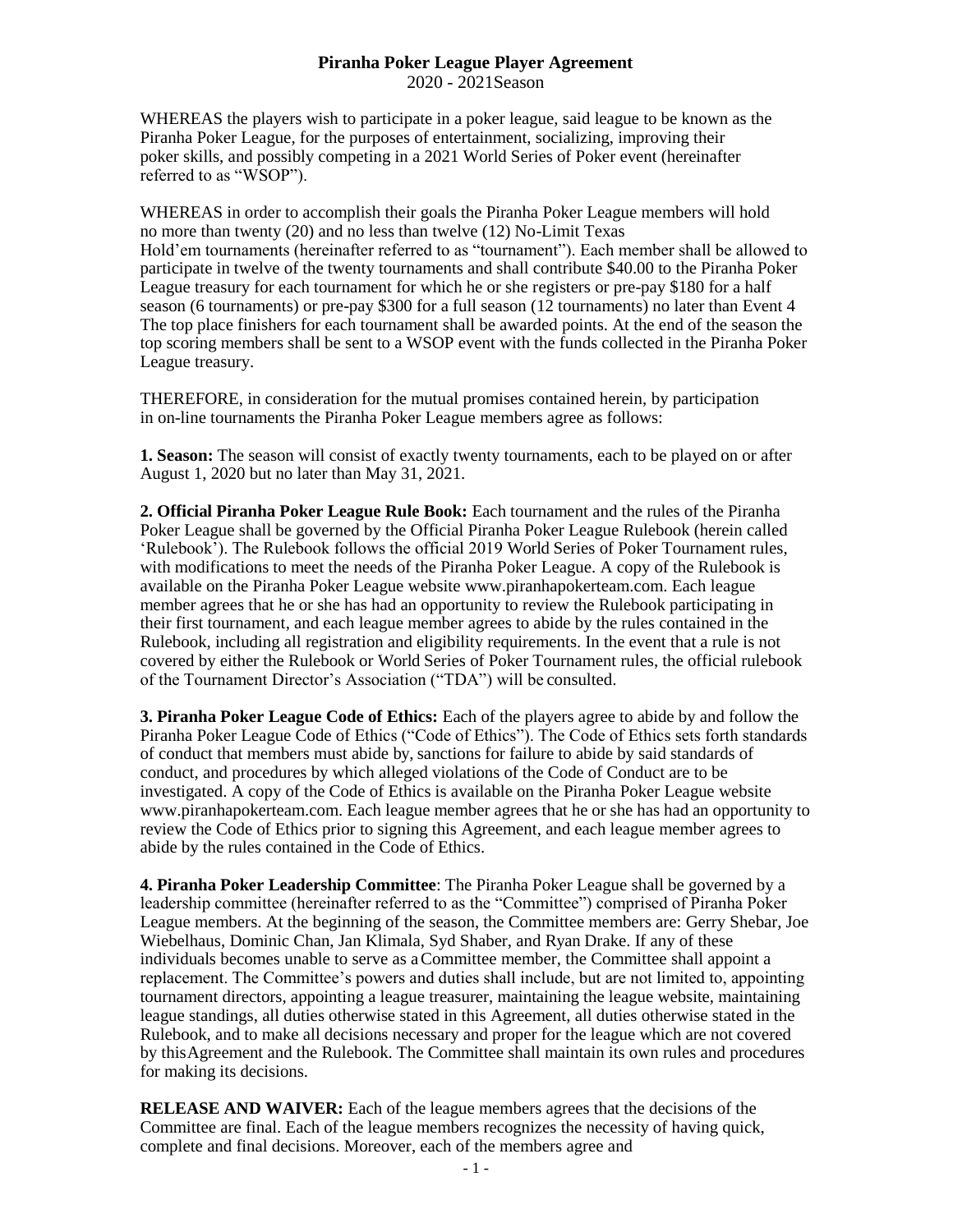## **Piranha Poker League Player Agreement**

2020 - 2021Season

acknowledge that any kind of litigation, or third-party dispute resolution regarding the Committee's decisions are not in the best interest of the Piranha Poker League members. **EACH OF THE LEAGUE MEMBERS AGREES TO FOREVER RELEASE AND WAIVE ALL CLAIMS AGAINST ALL COMMITTEE MEMBERS FROM ANY AND ALL CLAIMS OR LIABILITIES REGARDING OR RELATING TO DECISIONS OF THE COMMITTEE.**

**RELEASE AND WAIVER:** The decisions of the Committee are final. Each of the members agree and recognize that it is in the best interests of all the Piranha Poker League members to have quick and final decisions. Moreover, each of the members agree and acknowledge that any kind of litigation, or third-party dispute resolution regarding the Committee's decision is not in the interest of the Piranha Poker League members. **FOR THESE REASONS, EACH OF THE LEAGUE MEMBERS AGREES TO FOREVER RELEASE AND WAIVE ALL CLAIMS AGAINST ANY TOURNAMENT DIRECTOR FROM ANY AND ALL CLAIMS OR LIABILITIES REGARDING OR RELATING TO DECISIONS MADE.**

**5. League Treasurer:** There shall be a League Treasurer, who shall be appointed by the Committee. The League Treasurer shall open and manage a team bank account, which will have another Committee member as a co-signer. The League Treasurer shall be responsible for collecting all tournament fees and maintaining an accurate accounting schedule. It shall be the League Treasurer's duty to pay the WSOP entry fees to the Team Representatives and provide each League Representative with his or her travel money. The Team Treasurer shall be authorized to use monies from the league account for incidental expenses, such as drinking water and cards. The League Treasurer shall also have the right to use monies from the league account for expenses that are necessary for the league, such as fees for tournament location rentals, and equipment, e.g. tables, chairs etc.

**6. Financial Participation:** Each of the members agrees to pay \$40 for each tournament for which they register or \$180 for a half season (6 tournaments) or \$300 for the full season (12 tournaments) if pre-paid no later than Event 4. Please refer to #2 under "Season Structure" in the Piranha Poker League Rulebook for details related to the refund policy. A full season membership is defined as total contributions of \$480 (individual buy-ins), or \$360 (two half season buy-ins), or \$300 (full season pre-paid by end of tournament 4).

If a team member is unable to compete in all twelve tournaments, that member can still share in the WSOP prize money if he or she makes additional financial contributions to bring their totals to \$480 for the entire Season. Such contribution must be received by the Committee Treasurer or his or her designated agent no later than 5 p.m. Pacific Time on the seventh (7th) day after the date of the last tournament of the season. Each of the league members acknowledges that they will not share in any WSOP prize monies if they do not contribute to a full season membership. It **shall be each individual team member's duty to ensure that they have paid the full season prior to the deadline.**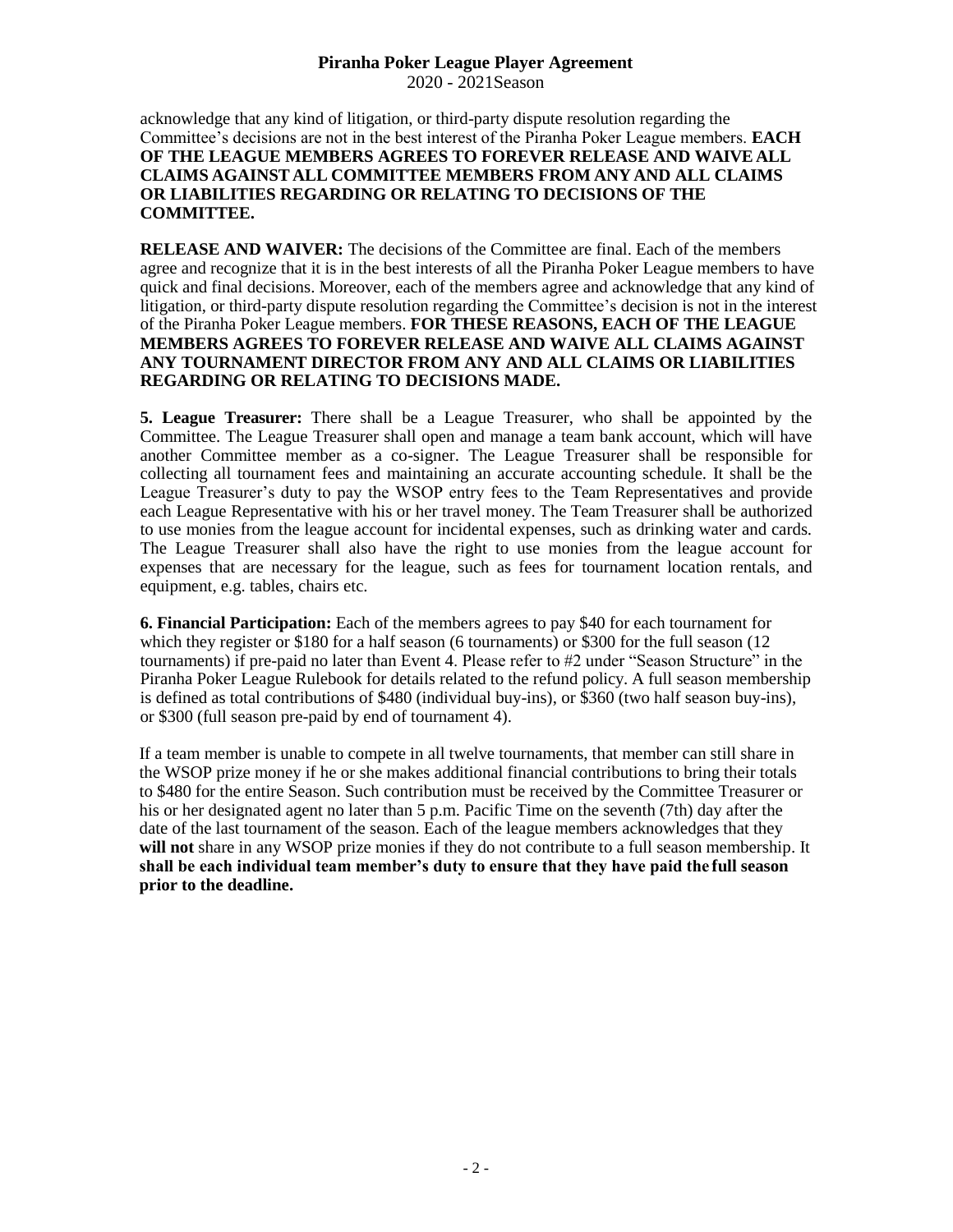**7. League Representatives**: At the end of the season, the Piranha Poker League members who have contributed \$480 (individual buy-ins), \$360 (two half season buy-ins), or \$300 (full season pre-paid by end of tournament 4) less any waivers used, and who have obtained the most points as per the point system outlined in Exhibit A of the Piranha Poker League Rulebook, will receive a prize package to be used for WSOP entry fee and travel. Determination as to how many players will be sent to the WSOP event, including determination as to travel expenses, is outlined in the Piranha Poker League Rulebook. Each Piranha Poker League member agrees that if he or she earns the right to represent the Piranha Poker League at the WSOP, he or she will arrive at the WSOP event on time, and that he or she will play to the best of his or her abilities.

**8. Prize Money:** Any prize money won by a League Representative at the WSOPshall be divided with 50% going to that winning League Representative, and the remaining 50% divided equally among all of the remaining league members who contributed \$480 (or \$300 if pre-paid no later than Event 3) to the team treasury during the season, less any waivers used.

**9. Taxation:** All participating league members shall share the tax liability for prize money they receive. Each participating league member will accept an applicable IRS form from the winner if a league Representative wins prize money in excess of the threshold which triggers a tax withholding event by the casino. In such a case, this winning League Representative, with advice from the Committee, may retain the services of a tax professional, whose fees shall be deducted from the prize money before it is distributed among the participating league members. Additionally, in such an event, league members agree that their participation in the prize pool will require the provision of their social security numbers for the purposes of executing the IRS forms. If any participating league members opt out of receiving taxable prize money (either voluntarily or by not responding to the request for tax information in a timely manner), that prize money shall be divided equally among all of the remaining team members who contributed \$480(or \$300 if pre-paid no later than Event 3) to the team Treasury during the season.

**10. Expulsion:** The Committee has the power to expel any league member for cheating or violating any of the rules set forth in the Rulebook and/or Code of Ethics. If any league member is suspended by a Tournament Director, the Committee shall meet as soon as possible to make a decision as to whether that league member should be expelled from the league. Any league member who is expelled from the Piranha Poker League shall forfeit any points earned prior to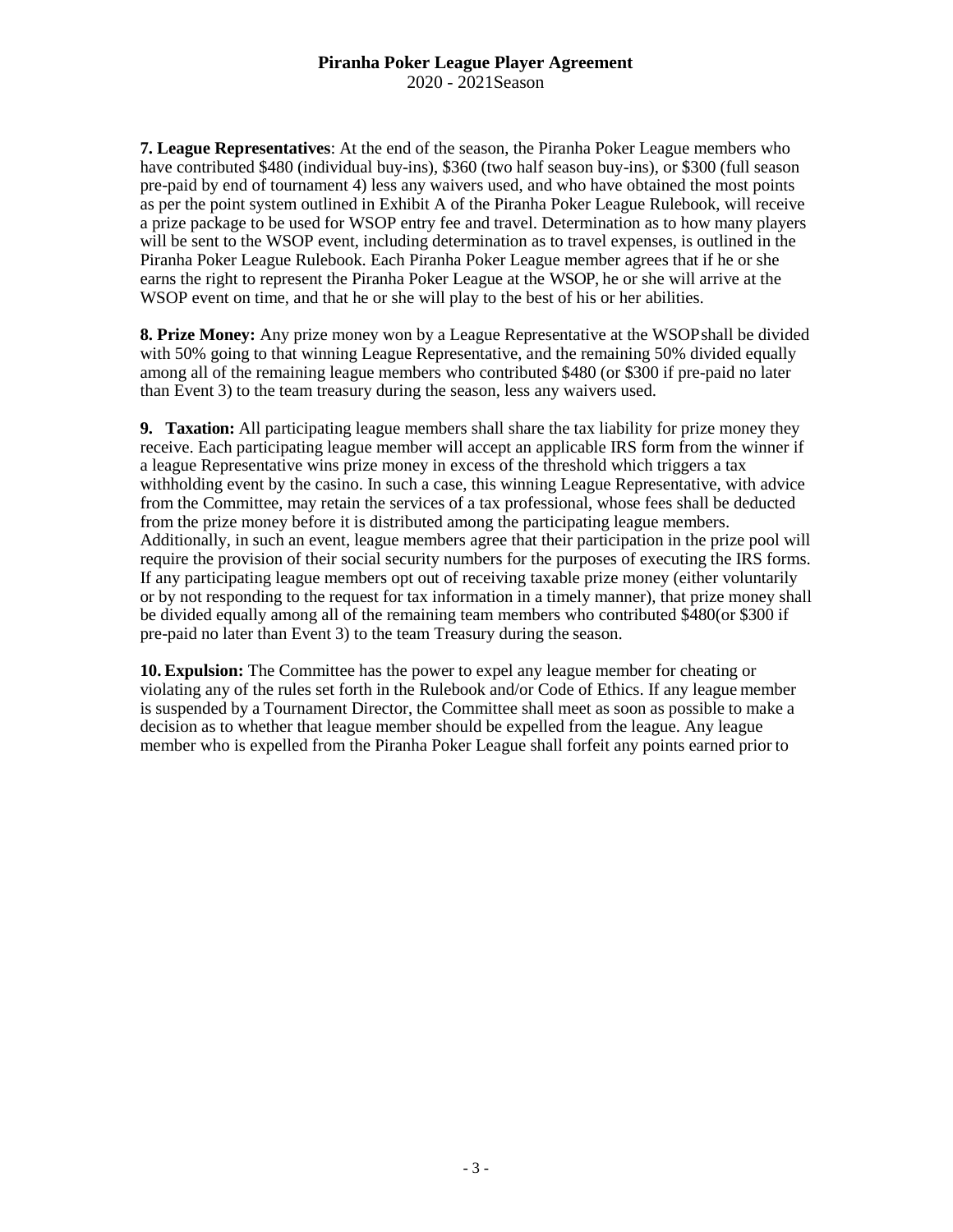## **Piranha Poker League Player Agreement** 2020 - 2021Season

expulsion, shall have no right to participate in any events after expulsion, shall be ineligible for any WSOP entry prize packages, and shall be ineligible to receive any portion of the Prize Money won by League Representatives. The expelled League member will not be refunded any monies that they previously contributed to the league, with the exception of any unused prepaid tournament entry fees. **The expelled league member shall have no other recourse.**

**RELEASE AND WAIVER:** Each of the league members agrees that the decisions of the Committee are final. Each of the league members recognizes the necessity of having quick, complete and final decisions. Moreover, each of the members agree and acknowledge that any kind of litigation, or third-party dispute resolution regarding the Committee's decisions are not in the best interest of the Piranha Poker League members. **EACH OF THE LEAGUE MEMBERS AGREES TO FOREVER RELEASE AND WAIVE ALL CLAIMS AGAINST ALL COMMITTEE MEMBERS FROM ANY AND ALL CLAIMS OR LIABILITIES REGARDING OR RELATING TO DECISIONS OF THE COMMITTEE.**

**11. Consent to Surveillance:** The League Members consent to observation and video and/or photographic surveillance in the course of their participation in tournaments. Surveillance may be conducted by the Committee and/or their agent(s), for the purpose of determining and enforcing compliance with terms of thisAgreement, the Piranha Poker League Rulebook and the Code of Ethics in any room in which active tournament tables are located, or in which live tournament chips, cash, or other league property are being stored or transported. The Committee shall make reasonable efforts to prevent the dissemination of surveillance materials except to League Member(s) directly affected by aruling based on them in whole or in part to Committee Members as reasonably necessary to perform their duties under this agreement, or as required by law.

**12. Legal Remedies**: With the exception of any claim against a League Representative for failing to comply with his or her obligations under this agreement, all of the members agree that their only recourse for breach of this agreement is to be reimbursed his or her financial contribution for this season, which would be a maximum of \$480.

**13. Severability**: In the event that any provision of this Agreement becomes or is declared bya court of competent jurisdiction to be illegal, unenforceable or void, the entire agreement shall continue in full force and effect without said provision.

**14. Counterparts**: This Agreement may be executed in one or more counterparts and by facsimile. Each counterpart, even if signed but transmitted by facsimile, shall be deemed an original, and all of the counterparts shall constitute one and the same instrument.

**15. Governing Law and Forum Selection**: This Agreement shall be governed by the laws of the State of California. The Parties agree that any dispute arising under this agreement shall subjectto the venue of the Superior Court of California for the County of San Mateo.

**16. Waiver of Liability and Assumption of Risk:** By participating in on-line tournaments members waive and release from liability for personal injury, property damages, wrongful death, including if caused by negligence or condition of premises, the Committee Members, their heirs, family members, employees, and agents. Each of the members acknowledge the existence of risks and dangers associated with the various venues used to host tournaments and the surrounding areas. In addition, each of the members further acknowledge that there may be risks and dangers neither known by, nor reasonably foreseeable to, the members. The members acknowledge that all the risks and dangers, whether known, or reasonably foreseeable, or not, are included within this waiver and release.